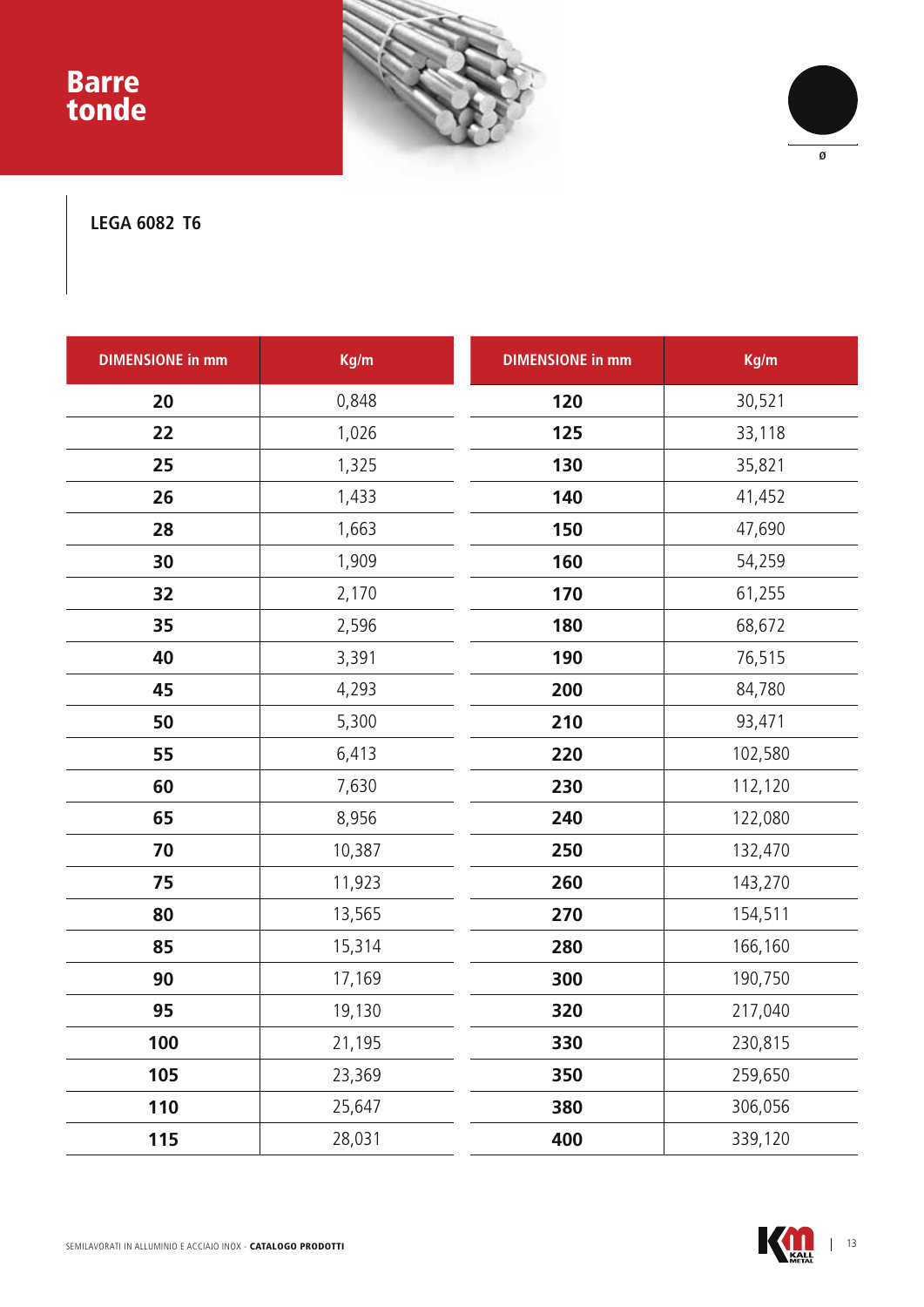## Barre tonde





## **LEGA 2011 T3 / T6**

| <b>DIMENSIONE in mm</b> | Kg/m  | <b>DIMENSIONE in mm</b> | Kg/m   |
|-------------------------|-------|-------------------------|--------|
| 8                       | 0,142 | 35                      | 2,716  |
| 9                       | 0,180 | 36                      | 2,817  |
| 10                      | 0,222 | 38                      | 3,200  |
| 11                      | 0,269 | 40                      | 3,547  |
| 12                      | 0,319 | 42                      | 3,909  |
| 13                      | 0,374 | 44                      | 4,286  |
| 14                      | 0,435 | 54                      | 4,486  |
| 15                      | 0,498 | 46                      | 4,686  |
| 16                      | 0,567 | 48                      | 5,384  |
| 17                      | 0,635 | 50                      | 5,542  |
| 18                      | 0,718 | 52                      | 5,732  |
| 20                      | 0,885 | 55                      | 6,704  |
| 21                      | 0,977 | 58                      | 7,447  |
| 22                      | 1,072 | 60                      | 7,976  |
| 23                      | 1,175 | 65                      | 9,362  |
| 24                      | 1,278 | 70                      | 10,858 |
| 25                      | 1,385 | 75                      | 12,467 |
| 26                      | 1,497 | 80                      | 14,184 |
| 27                      | 1,602 | 85                      | 16,020 |
| 28                      | 1,740 | 90                      | 17,950 |
| 30                      | 1,995 | 100                     | 22,160 |
| 32                      | 2,269 | 110                     | 26,800 |
| 34                      | 2,561 | 120                     | 31,893 |